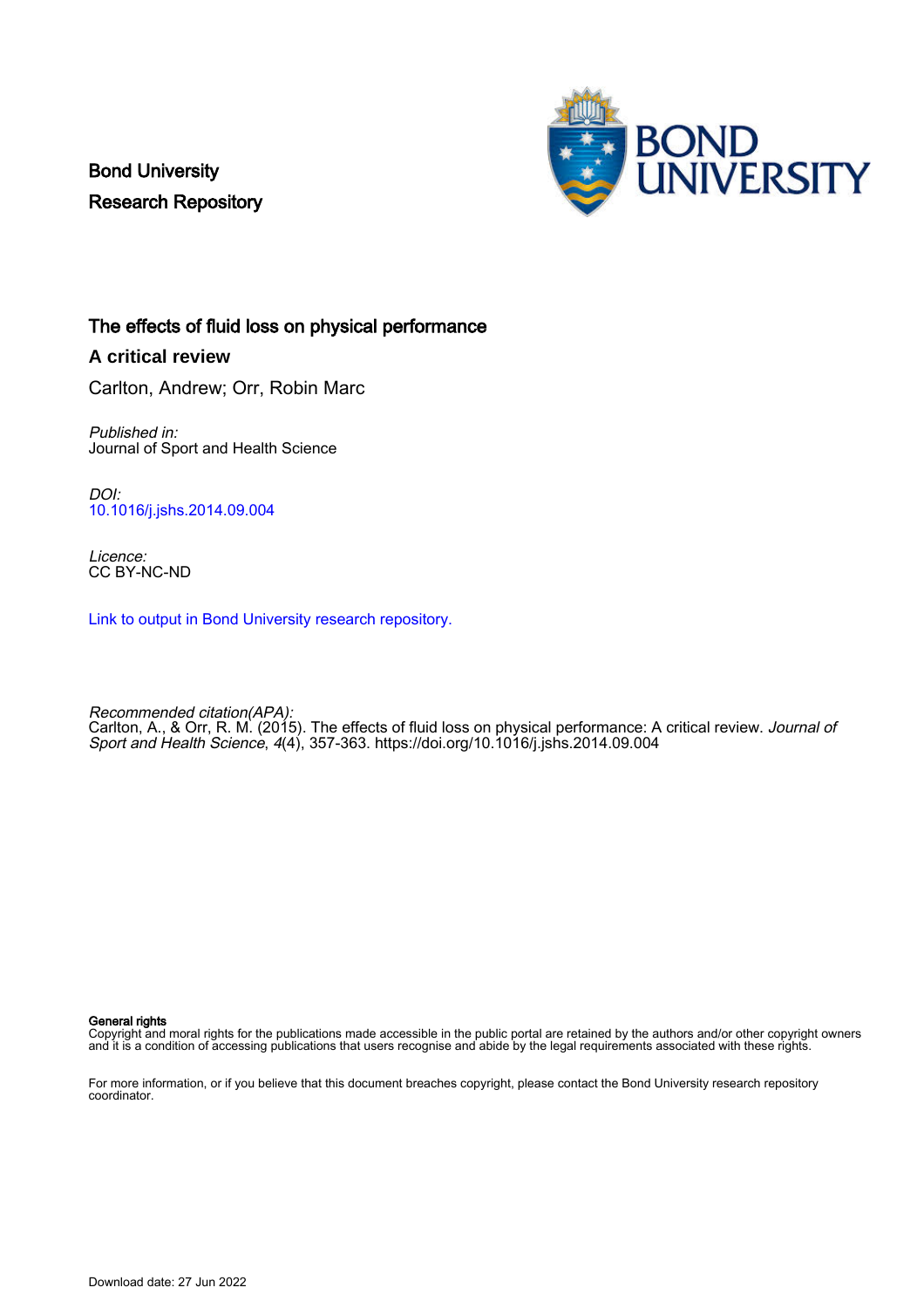



Available online at [www.sciencedirect.com](http://www.sciencedirect.com/science/journal/20952546)





[Journal of Sport and Health Science 4 \(2015\) 357–363](http://dx.doi.org/10.1016/j.jshs.2014.09.004)

Review

# The effects of fluid loss on physical performance: A critical review

Andrew Carlton, Robin Marc Orr [\\*](#page-1-0)

*Faculty of Health Sciences and Medicine, Bond Institute of Health and Sport, Gold Coast, Queensland 4226, Australia*

Received 21 March 2014; revised 27 May 2014; accepted 17 September 2014

Available online 3 February 2015

#### **Abstract**

*Purpose*: The purpose of this review was to critically analyse the current evidence investigating the effect of an athlete's hydration status on physical performance.

*Methods*: A literature search of multiple databases was used to identify studies that met the inclusion criteria for this review. The included studies were then critically appraised using the Downs and Black protocol.

*Results*: Nine articles were found to meet the inclusion criteria, with an average score of 79% for methodological quality representative of a "high" standard of research.

*Conclusion*: The evidence suggests that dehydration has a negative impact on physical performance for activities lasting more than 30 s in duration. However dehydration was found to have no significant impact on physical performance for activities lasting less than 15 s in duration. © 2014 Production and hosting by Elsevier B.V. on behalf of Shanghai University of Sport.

*Keywords:* Athlete; Dehydration; Euhydration; Hydration; Performance

# **1. Introduction**

The idea that bodily fluid loss, in the form of dehydration, impairs an athlete's physical performance is not new. In 1955, Buskirk et al.<sup>1</sup> discussed the negative impact dehydration had on VO2max. Since this research, evidence supporting dehydration related impairments in aerobic performance, $2$  anaerobic performance, $3,4$  and cognitive performance,<sup>5</sup> have been published, as have incidents whereby athlete dehydration has led to the risk of fatality.<sup>6</sup>

A state of dehydration can be induced through physical activity (PA).<sup>7</sup> However, the level of dehydration induced can be dependent upon a number of variables including the type, intensity, and duration of the PA and the temperature and humidity of the environment.<sup>8</sup> Hence studies have been undertaken to investigate the impact that PA has on dehydration, and conversely the impact that different levels of dehydration have on physical performance. The intent of these studies was to better understand the need for an athlete to maintain a state of euhydration (absence of dehydration). $8$  As an athlete's performance essentially requires a degree of PA and PA is known to potentially

<span id="page-1-0"></span>Corresponding author.

*E-mail address:* [rorr@bond.edu.au](mailto:rorr@bond.edu.au) (R.M. Orr)

Peer review under responsibility of Shanghai University of Sport.

induce a state of dehydration and reduce an athlete's performance, an understanding of the relationship between PA and hydration status is important if a coach wishes to optimize their athlete's performance and prevent a potentially life threatening incidence. On this basis, the purpose of this review was to critically analyse the current literature investigating the effect of dehydration on physical performance.

## **2. Methods**

A two-layered search strategy was utilized for the review. Firstly, a comprehensive search of online databases including PubMed, CINHAL, Web of Science, SPORTSDiscus, and EBSCO: Academic Search Complete was completed. The search terms, "fluid loss" or "exercise induced dehydration" and "performance" and "physical task" or "exercise" and filters used for the searches of these databases are detailed in [Table 1.](#page-2-0) All articles noted from the original database search were checked for duplicates, and these were subsequently removed. Secondly, the reference lists of articles from the database search that were retrieved in full text were cross-checked against the list of initial database articles and all new articles were noted and sourced.

All articles were then subjected to key inclusion criteria, these being: (1) the article specifically investigated the effect of dehydration on physical task performance; (2) the article was

http://dx.doi.org/10.1016/j.jshs.2014.09.004

2095-2546/© 2014 Production and hosting by Elsevier B.V. on behalf of Shanghai University of Sport.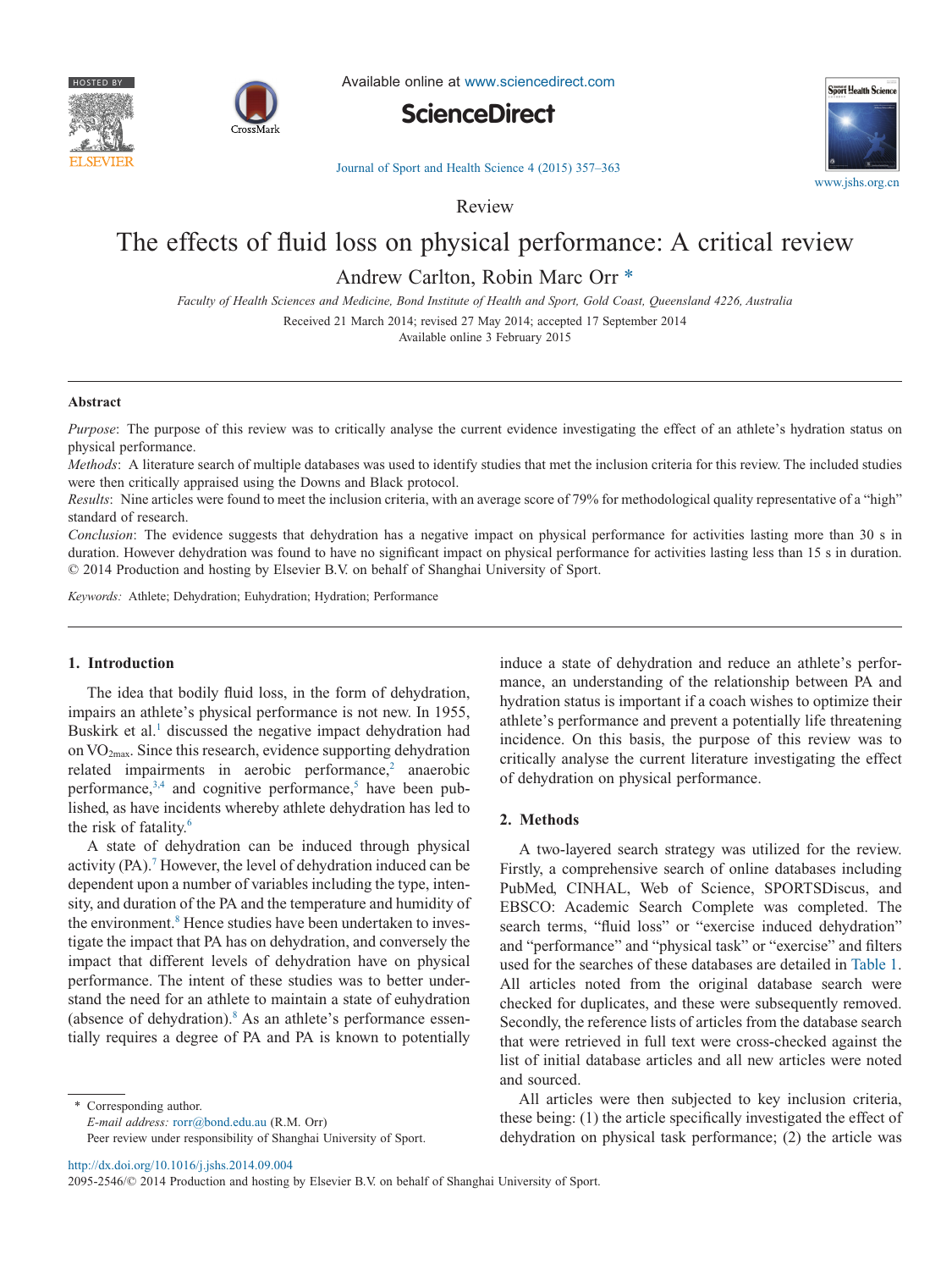| Database                           | <b>Filters</b>                                                     | Number after<br>exclusion | Number after<br>inclusion | Total<br>number | Duplicates | New<br>articles |
|------------------------------------|--------------------------------------------------------------------|---------------------------|---------------------------|-----------------|------------|-----------------|
| PubMed                             | 2003–2013, human, English, clinical trial, RCT                     |                           |                           |                 |            |                 |
| <b>CINHAL</b>                      | 2003–2013, human, English, research article,<br>peer reviewed, RCT |                           |                           |                 |            |                 |
| Web of Science                     | Article, English, 2003-2013                                        |                           | 8                         |                 |            |                 |
| <b>SPORTSDiscus</b>                | Journal article, peer reviewed, English, 2003–2013                 | 24                        |                           |                 |            |                 |
| EBSCO: Academic<br>Search Complete | Scholarly (peer reviewed) journals, 2003–2013,<br>article, English | 23                        |                           |                 |            |                 |

<span id="page-2-0"></span>Table 1 Details of literature search: databases used, search terms, and filters.

Abbreviation:  $RCT =$  randomized control trial.

published within the last 10 years; (3) the research involved human participants; (4) the article was published in English; and (5) the article was an original research article. For the purpose of this review, dehydration was defined as an increase in osmolality or similarly a decrease in body mass from a single exercise session/heat exposure. Physical tasks were defined as tasks that require physical exertion or activities that challenge the participant in a physical capacity.

The methodological quality of selected articles was assessed using the Downs and Black protocol.<sup>9</sup> The Downs and Black protocol employs a 27-question checklist to assess five key areas of methodological quality: statistical power, internal validity (bias and confounding), external validity, and reporting quality. The checklist comprised closed answer questions, where a "yes" is awarded 1 point and a "no" or "unable to determine" is awarded 0 point. There are two questions that have more points assigned to them. Question 5, reporting of confounding factors associated with the participants, is scored out of two  $(0 = no$  list,  $1 = a$  partial list,  $2 = a$  complete list of principle confounders). Question 27, a statistical power question, has scores derived from the number of participants involved in the clinical trial and is scored out of five. Scores were converted to a percentage of the total score by dividing each article's score by 32 (total possible score) and multiplying by 100. All studies were independently rated by the authors with the level of agreement measured using a Cohen's Kappa (κ) analysis of all raw scores (27 scores per paper). For final scores, any disagreements in points awarded were settled by consensus.

#### **3. Results**

From the initial search, 124 possible articles were identified from the database searches (Fig. 1). Of these articles, 108 were removed following review of the titles and abstracts against the five inclusion criteria. An additional seven articles were removed due to duplication. Six articles were added from the search of reference lists which identified previously unidentified articles. The remaining 15 articles were then reviewed in detail and considered against the inclusion criteria with nine papers retained for critical review.

The participants, methods, main findings and critical appraisal of the articles are shown in [Table 2.](#page-4-0) The κ statistic for inter-tester agreement of the methodological quality of the studies indicated a "substantial" agreement ( $\kappa = 0.744$ ).<sup>10</sup> The critical appraisal measures of power, quality of reporting,

internal validity and external validity of the selected research articles were found to have reasonably high methodological scores (mean =  $79\% \pm 4\%$ ) ranging from 72% to 81% using the Downs and Black checklist.<sup>9</sup> These scores are considered to represent a high standard of research.<sup>11</sup> Both the inability to blind the participants and the researchers, and poorly represented populations were identified as the main limitations of the studies identified for review.

The populations of the studies were all males, who were classified as healthy and active. Some of the participants were involved in specific sports including cycling, $8,12$  rugby, $2$  golf, $13$ soccer, $14$  and triathlon<sup>7</sup> with the remaining participants from the general population. $3,4,15$  The average population size for the studies was nine participants ranging from seven to 12 participants. Seven of the nine studies<sup>2,7,8,12-15</sup> utilized a randomized crossover trial to allow for the capture of results from all participants across conditions whilst removing confounding effects in both learning and fatigue. The remaining two studies  $3,4$  used a one-day trial where the participants started in an euhydration state with exercise or heat exposure prescribed to achieve the dehydration condition for post-testing. There were a number of



Fig. 1. A flow chart of the process used for the literature review.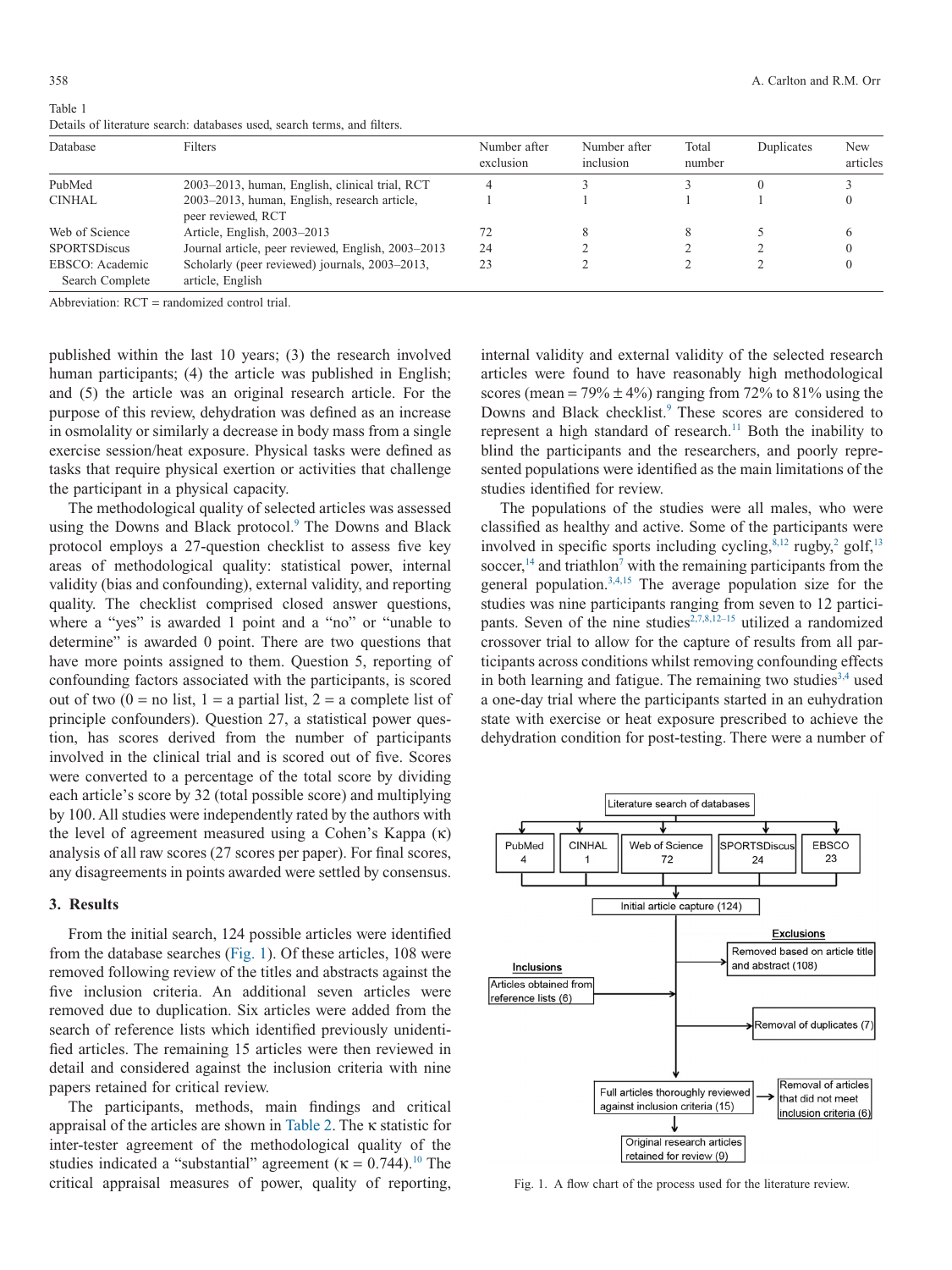different approaches employed by the studies to achieve a dehydrated state including: heat exposure,  $2-4$  fluid restriction,  $2,7,8,12,13$ and exercise[.7,12,14](#page-6-5) There was one study that directly considered the effect of dehydration on aerobic performance, $2$  whilst most looked at its effect on anaerobic performance.<sup>3,4,7,8,12–15</sup> Two of these anaerobic studies did however consider the effect dehydration had on the aerobic exercise that was undertaken to induce a dehydrated state.<sup>8,12</sup>

Two studies used sport specific skills to assess performance, 13,14 two the Wingate test,  $3,15$  and another two a graded exercise test to exhaustion.<sup>7,12</sup> One study looked at distance travelled in 30 min<sup>2</sup> while another used a 5-km time trial to determine performance impacts. $8 \text{ In the remaining study,} 4 \text{ knee strength and standing}$ vertical jump were used to determine the effect of dehydration on performance. Given these outcomes measure, the majority of the studies came to the conclusion that dehydration decreases performance<sup> $2-4,7,8,12-14$ </sup> although one study found no difference between the euhydration and hypohydration trials.<sup>15</sup>

Four studies found that with dehydration there was an associated decrease in power output[.3,7,8,12](#page-6-2) In addition, the captured studies noted increases in relative  $VO<sub>2</sub>$  and heart rate with dehydration,<sup>2</sup> decreased gross efficiency,<sup>7</sup> decreased speed,<sup>8</sup> decreased time to exhaustion, $12$  and decreased sport-specific skills[.13](#page-6-10) Two studies identified an increase in "Ratings of Perceived Exertion" levels with dehydration<sup>2,14</sup> with a third study noting a 70% increase in the severity of fatigue with dehydration[.3](#page-6-2) In contrast, one study did find only a slight, nonsignificant increase in fatigue severity with dehydration.<sup>15</sup>

# **4. Discussion**

Fluid loss due to PA is a daily occurrence for humans. Without replacement this fluid loss can lead to a state of dehydration. With the methodological scores of the evidence considered in this review found to be of good standard, the majority of research suggests that dehydration has a detrimental effect on physical performance, with the potential exception of activities lasting less than 15 s. This is unsurprising given evidence suggesting that a decrease in hydration of 3% has been shown to have an effect on the performance of further PAs.<sup>3</sup>

Upon investigating the impact of dehydration on aerobic performance most studies were found to only consider an aerobic exercise section as a segue between pre- and post-test. Aerobic exercise was used to help achieve the level of dehydration that the researches had set as their criteria[.4,7,8,12,14](#page-6-12) However, some studies did utilize aerobic exercise as an outcome measure and not merely an intervention. $8,12$  During these latter investigations the researchers found a decrease in aerobic performance with the participants that were in a hypohydrated or dehydrated state compared to baseline or euhydration state. Hillman et al.<sup>8</sup> discovered that with the reduced hydration in a warm climate (33.9  $\textdegree C \pm 0.9 \textdegree C$  *vs.* 23.0  $\textdegree C \pm 1.0 \textdegree C$ ) the distance covered in their 90 min of cycling on a stationary ergometer significantly decreased (*p* < 0.03) when compared to a euhydrated state in the same participant.

Ebert et al.<sup>12</sup> found similar results. In their study, riders were allocated a low hydration restriction protocol of 50 mL per

15 min or a high hydration protocol of 300 mL per 15 min. The investigators note that during and following 120 min of submaximal riding there was a significant increase in the heart rates (low hydration:  $187 \pm 146$  bpm; high hydration 183  $\pm$  146 bpm;  $p = 0.02$ ) and core body temperatures (low hydration: 39.5 °C  $\pm$  0.3 °C; high hydration: 39.1 °C  $\pm$  0.3 °C;  $p < 0.001$ ) of the low hydration riders. Both the increased heart rate and increased body temperature are considered to be detrimental to performance.<sup>12</sup> There was one study that investigated just the aerobic performance on participants.<sup>2</sup> Aldridge et al[.2](#page-6-1) explored the impact of dehydration on heart rate, perceived rating of exertion, and mean  $VO<sub>2</sub>$ . They found significant differences in all three variables when comparing euhydration condition to the dehydration condition ( $p \le 0.01$ ,  $p \le 0.05$ ,  $p \leq 0.001$ , respectively).

As opposed to aerobic exercise, the majority of studies investigated the effect of dehydration on anaerobic exercise.<sup>3,4,7,8,12–15</sup> Unlike the aerobic exercise studies, which had consistent findings, the studies investigating anaerobic exercise produced varying results. In the performance tests that lasted for longer periods of time  $(≥30 s)$  the investigators found that dehydration had a negative effect on performance.<sup>3,4,7,8,12-14</sup> However, for tests that lasted shorter than 15 s, including the standing vertical jump and 15 s Wingate anaerobic test there were no observed changes in performance.<sup>4,15</sup> A reason for these differences may relate to the energy system predominately used for each test. There are two main energy components that contribute to anaerobic performance, the alactic and anaerobic glycolytic (lactic) components[.16](#page-6-15) These components work in conjunction with the aerobic energy system to meet the energy demand during exercise. Each energy system is active throughout exercise however one is usually more dominant than the others with the duration and intensity of the exercise influencing this[.16](#page-6-15) For high intensity exercise that lasts up to 15–20 s the body predominately utilizes the alactic component;<sup>16</sup> this system does not require water.<sup>17</sup> For high intensity activity that lasts up to 2–3 min the body predominately uses the anaerobic glycolytic component;<sup>16</sup> a system that utilizes water to help in energy synthesis[.17](#page-6-16) Water is used in the anaerobic glycolytic energy system to resynthesize pyruvate into glucose so that it can be recycled through the energy systems to create more energy, likewise the hydrogen ions stripped from the water produces energy when shuttled through the electron transport chain[.17,18](#page-6-16) Water is utilized by the aerobic energy system to perform the same roles.<sup>17</sup> As such, a dehydrated state, where bodily water is limited, may reduce the ability of the anaerobic glycolytic and aerobic energy pathways to produce energy, and as such, have a negative impact on performance of tasks lasting 30 s or longer in duration.

The general findings from the reviewed research follow earlier studies prior to the review period. In regards to aerobic performance, previous research has typically found dehydration to negatively impact performance.<sup>19–22</sup> One study by Dengel et al[.23](#page-6-18) did however fail to find changes in aerobic performance with hypohydration. It should be noted that participants in this study cycled at sub maximal intensities  $(50\% \text{ VO}_{2\text{max}})$ for the duration. Similarly, findings investigating anaerobic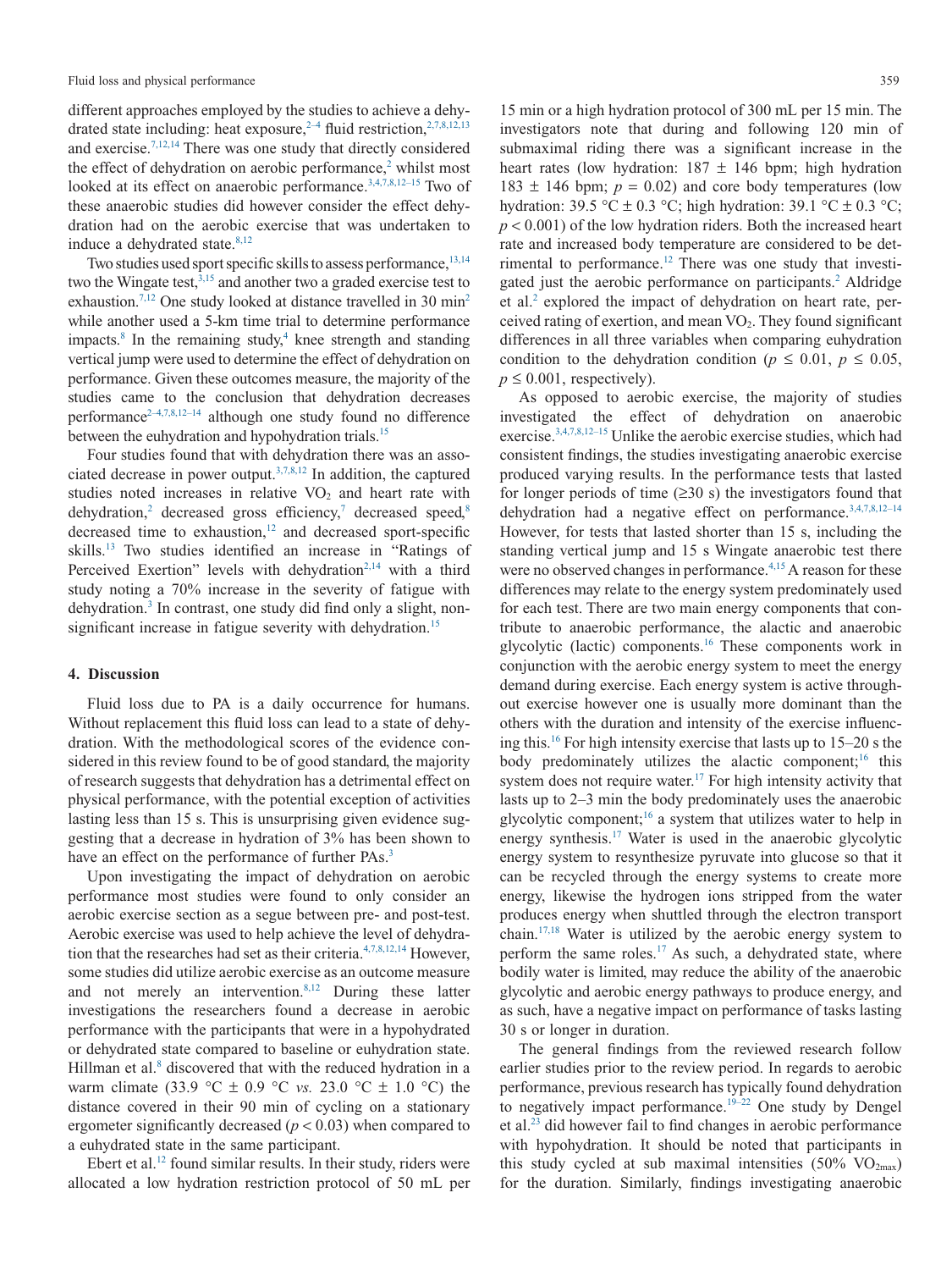<span id="page-4-0"></span>

| Author                            | Participant                                                                                        | Variable                                                                                                                                              | Intervention                                                                                                                                                                                                                                                                                                            | Main finding                                                                                                                                                                                                                                                                                                                                                                        | Critical<br>appraisal<br>score $(\% )$ |
|-----------------------------------|----------------------------------------------------------------------------------------------------|-------------------------------------------------------------------------------------------------------------------------------------------------------|-------------------------------------------------------------------------------------------------------------------------------------------------------------------------------------------------------------------------------------------------------------------------------------------------------------------------|-------------------------------------------------------------------------------------------------------------------------------------------------------------------------------------------------------------------------------------------------------------------------------------------------------------------------------------------------------------------------------------|----------------------------------------|
| Aldridge<br>$et$ al. <sup>2</sup> | Eight regularly active<br>male athletes $-$ university<br>rugby players                            | Independent:<br>hydration status<br>(EUH/HYPO)<br>Dependent:<br>aerobic exercise<br>performance                                                       | Randomised crossover<br>1. $1 \times 30$ min cycle<br>ergometer at 75 W                                                                                                                                                                                                                                                 | 1. UOsm values for EUH and<br>HYPO conditions were<br>$385 \pm 184$ mOsm/kg and<br>$815 \pm 110$ mOsm/kg, respectively<br>2. There was significant increases<br>between EUH and HYPO<br>conditions in mean $VO2$<br>$(p \le 0.001)$ , HR $(p \le 0.01)$ , RPE<br>$(p \le 0.05)$ at the 30 min point of<br>the test                                                                  | 81                                     |
| Cheuvront<br>et al. $15$          | Eight healthy and<br>physically active male<br>subjects                                            | Independent:<br>hydration status<br>(EUH/HYPO)<br>Dependent:<br>anaerobic exercise<br>performance                                                     | Randomised crossover<br>1. $1 \times 15$ s Wingate<br>(WAnT)<br>2. 3 h passive heat<br>exposure<br>$3.3 \times W \text{AnT's at } 0, 30,$<br>and 60 min's post heat<br>exposure                                                                                                                                         | 1. HYPO condition had a<br>significantly decreased body mass<br>compared to EUH $(p < 0.001)$<br>2. No significant differences seen in<br>relative peak power output<br>between EUH and HYPO<br>conditions $(11.4 \pm 1.0$ and<br>$11.7 \pm 1.3$ W/kg)                                                                                                                              | 81                                     |
| Ebert et al. $^{12}$              | Eight well-trained male<br>cyclists                                                                | Independent:<br>hydration status (HIGH<br>CHO/LOW CHO)<br>Dependent:<br>cycling hill climbing<br>performance                                          | $1 \times$ maximal graded<br>cycling test on a<br>stationary ergometer to<br>determine MAP<br>Randomised crossover<br>1. 2 h ride on a stationary<br>ergometer at 53% MAP<br>2. Hill climb<br>time-to-exhaustion at<br>88% MAP, own their<br>own bike on an 8%<br>inclined treadmill                                    | 1. Significant difference between<br>LOW CHO and HIGH CHO<br>conditions in body mass loss<br>$(3.6 \pm 0.6$ and $1.3 \pm 0.5$ % body<br>mass respectively, $p < 0.05$ )<br>2. Significant difference in time to<br>exhaustion on hill climb test<br>between LOW CHO and HIGH<br>CHO conditions ( $p = 0.002$ ), with<br>a $28.6\% \pm 13.8\%$ decrease in<br>times in the LOW group | 72                                     |
| Edwards<br>et al. $^{14}$         | Eleven moderately active<br>male soccer players (two<br>players did not complete<br>MR conditions) | Independent:<br>(FI, NF, and MR)<br>Dependent:<br>soccer match<br>play and fitness<br>variables                                                       | Randomised crossover<br>1.45 min pre-match<br>cycle ergometer (90%<br>VT)<br>2. Completion of a<br>45 min soccer match<br>3. Immediate post-match<br>sport-specific and<br>mental concentration<br>tests                                                                                                                | 1. $USGM$ significantly increased<br>$(p < 0.05)$ post-match compared<br>to pre-match in the NF test,<br>however no significant change in<br>the FI and MR tests<br>2. A significant decrease in both<br>NF and MR (13% and 15%,<br>respectively) in distance covered<br>in the post-match performance<br>test when compared to the FI test                                         | 75                                     |
| Haves and<br>Morse <sup>4</sup>   | Twelve male university<br>students                                                                 | Independent:<br>hydration status<br>increasing levels of<br><b>HYPO</b><br>Dependent:<br>strength, jump<br>capacity, and<br>neuromuscular<br>function | 1. Six resistance exercise<br>bouts Heat exposure<br>between each bout<br>2. Heat exposure of 20 min<br>jogging in a warm<br>environment chamber<br>3. Resistance exercise bouts<br>consisted of a unilateral<br>knee extension in<br>isometric and isokinetic<br>concentric conditions and<br>a standing vertical jump | 1. Subjects had a significant<br>decrease in body mass, maximal<br>isometric, and isokinetic strength<br>during the study ( $p < 0.001$ ,<br>$p < 0.05$ , $p < 0.05$ , respectively)<br>2. However no significant change<br>was seen in jump height, EMG, or<br>maximal isokinetic strength at<br>$120^{\circ}/s$                                                                   | 75                                     |
| Hillman et al. <sup>8</sup>       | Seven competitive male<br>cyclists                                                                 | Independent:<br>hydration status (EUH<br>and DE in W and T<br>conditions)<br>Dependent:<br>5 km cycling TT                                            | Randomised crossover<br>1. 90 min cycling at 95%<br>lactate threshold<br>2. 5 km TT                                                                                                                                                                                                                                     | 1. % DE significantly increased in<br>the DE-W condition compared to<br>pre-exercise ( $p < 0.01$ )<br>2. DE-W also had significant<br>decreases in power output<br>compared to all other conditions<br>in both the 90 min cycle and                                                                                                                                                | 81                                     |

(*continued on next page*)

5 km TT (*p* < 0.03, *p* < 0.02)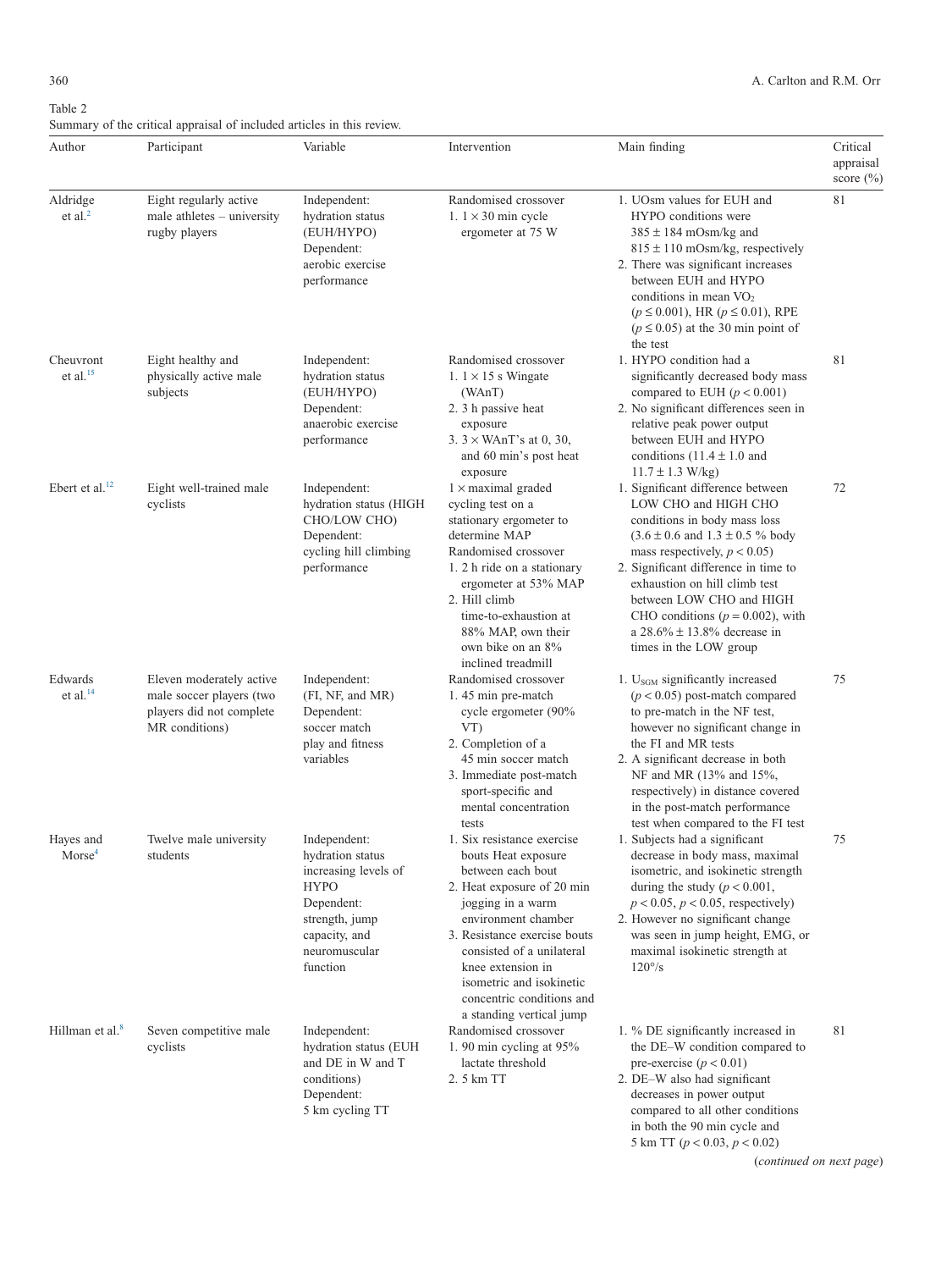#### Fluid loss and physical performance 361

Table 2 (*continued*)

| Author                                | Participant                                                   | Variable                                                                                                           | Intervention                                                                                                                                                                                              | Main finding                                                                                                                                                                                                                                                                                                                                                                                               | Critical<br>appraisal<br>score $(\% )$ |
|---------------------------------------|---------------------------------------------------------------|--------------------------------------------------------------------------------------------------------------------|-----------------------------------------------------------------------------------------------------------------------------------------------------------------------------------------------------------|------------------------------------------------------------------------------------------------------------------------------------------------------------------------------------------------------------------------------------------------------------------------------------------------------------------------------------------------------------------------------------------------------------|----------------------------------------|
| Jones et al. <sup>3</sup>             | Seven healthy males                                           | Independent:<br>hydration status<br>(EUH/HYPO)<br>Dependent:<br>UL and LL PO                                       | 1. $2 \times$ UL and LL $-$ 30 s<br>Wingate tests<br>2. Heat exposure until<br>dehydration of 3.0%<br>body mass loss was<br>achieved<br>3. $2 \times$ UL and LL $-$ 30 s<br>Wingate tests                 | 1. UL and LL mean PO were<br>significantly decreased between<br>EUH and HYPO (7.17%,<br>$p = 0.016$ ; 19.20%, $p = 0.002$ )<br>2. UL and LL peak PO were<br>significantly decreased between<br>EUH and HYPO (14.48%,<br>$p = 0.013$ ; 18.36%, $p = 0.013$ )                                                                                                                                                | 81                                     |
| Smith et al. $^{13}$                  | Seven athletic<br>low-handicap<br>experienced<br>male golfers | Independent:<br>hydration status<br>(EUH/DE)<br>Dependent:<br>sport-specific and<br>cognitive motor<br>performance | Randomised crossover<br>1. Sport-specific<br>performance test:<br>hitting 30 golf balls in<br>a laboratory-based<br>netted, enclosed swing<br>area<br>2. Cognitive ability test:<br>distance judgment     | 1. Body mass in the DE condition<br>was significantly reduced when<br>compared to base line ( $p < 0.01$ )<br>2. Shot distance and off target<br>accuracy were both significantly<br>different between the EUH and<br>DE conditions. $(-14.1\%,$<br>$p < 0.001$ ; 3.8%, $p = 0.001$ )<br>3. There was also a significant<br>decrease between EU and DE<br>conditions in the cognitive tests<br>(p < 0.001) | 81                                     |
| Van Schuylenbergh et al. <sup>7</sup> | Nine national level male<br>triathletes                       | Independent:<br>hydration status<br>(EUH/DE)<br>Dependent:<br>HR, PO, RER                                          | Randomised crossover<br>1. Graded cycling test to<br>exhaustion<br>2. 2 h endurance exercise<br>bout (including fluid<br>replacement for the<br>EUH condition)<br>3. Graded cycling test to<br>exhaustion | 1. DE post-exercise test was<br>significantly shorter and had<br>reduced PO than the other tests<br>(p < 0.05)<br>2. Oxygen uptake was not<br>significantly different and RER<br>was significantly decreased in all<br>post-exercise test conditions<br>(p < 0.05)                                                                                                                                         | 81                                     |

Abbreviations: EUH = euhydration; HYPO/DE = hypohydration/dehydration; HIGH CHO = high carbohydrate; LOW CHO = low carbohydrate; HR = heart rate;  $RPE =$  rating of perceived exertion; MAP = maximal aerobic power; VT = ventilatory threshold; W = warm; T = thermoneutral; TT = time trial; PO = power output;  $UL =$  upper limb;  $LL =$  lower limb;  $RER =$  respiratory gas exchange ratio;  $MR =$  mouth rinse;  $FI =$  fluid intake;  $NF =$  no fluid;  $EMG =$  electromyography;  $VO<sub>2</sub> = oxygen consumption.$ 

performance were mixed.<sup>20</sup> Where one study by Greiwe at al.<sup>24</sup> found no change in isometric strength or muscle endurance following a sauna induced state of hypohydration, a study by Torranin et al[.25](#page-6-21) did find a decrease in muscle strengthendurance likewise following a sauna induced hypohydration state.

Given the findings of this review and consideration of earlier research, research suggests that athletes participating in exercise of greater than 30 s in duration would benefit from prehydrating to a state of euhydration prior to their event, and to continually ingest fluids to match those lost during exercise to maintain a state of euhydration. While coaches often broadly consider hydration status (potentially more often during games as opposed to training), they may not fully appreciate the impact a dehydrated state could have on performance or the potentially life threatening incidence that may arise from this physiological state. As such, through maintaining a state of euhydration, the athlete's level of fatigue may be decreased, as may their relative VO<sub>2</sub>, heart rate, and rating of perceived exertion, the consequences of which will see an increased level of performance.

Urine specific gravity (USG) presents one means monitoring an athlete's level of hydration. Typically a quick and easy

method, USG can be captured through various means including hydrometry, reagent strips, and refractometry with refractometry considered the more accurate.<sup>26</sup> USG scores from these measures can then be compared to ratings tables (like those provided by Casa et al.<sup>27</sup>) to measure an athlete's level of hydration. Apart from USG, there are some other methods for measuring hydration status including urine osmolality (laboratory measure) and pre- and post-body weight mass (field measure). Urine osmolality measures may be more timely and delayed<sup>28,29</sup> and are considered interchangeable with USG measures[.29](#page-7-1) In the field, body mass measures can provide a guide as to fluid loss through sweat loss. As a general guide, a loss of more than 1%–2% of body mass indicates that the athlete did not ingest sufficient fluid during the event.<sup>30</sup> Conversely, if body mass loss was lower than this amount fluid intake may have been more than that was required for the event or activity.<sup>30</sup> It should be noted, however, that changes in body weight do not account for athletes that are dehydrated on their initial pre-activity measure. As such, the latter statement regarding limited body mass changes and sufficient hydration may be misleading.<sup>30</sup>

When considering the research presented and choice of hydration measures, the coach should consider the potential differences in athlete sweat rates. Research does suggest that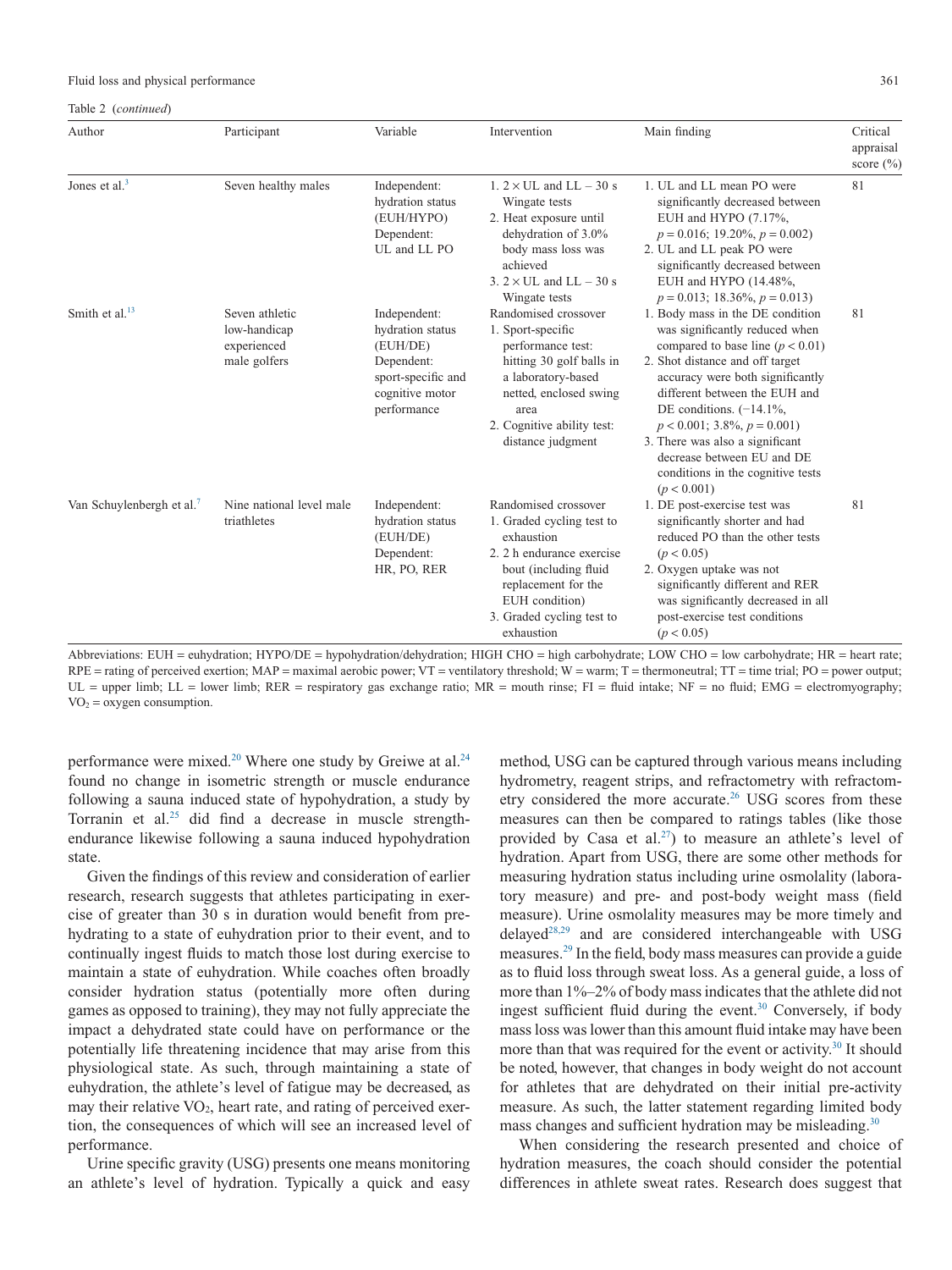sweat rates differ from person to person, through factors like fitness and percentage of body fat[.30,31](#page-7-2) Furthermore, higher intensity exercise or higher ambient temperature and humidity may likewise influence sweat rates, $30$  as may the nature of the activity being undertaken[.32](#page-7-3)

When discussing the real world implications of these finding both the nature of the PA being conducted (duration and intensity) and the environments in which it is undertaken must be considered. In the majority of the studies reviewed the PA was cycling on either an ergometer or a personal bicycle on an incline treadmill. Considering this, only three studies had participants from a trained cyclist population. In one study<sup>2</sup> the researchers used cycling as the outcome measure on a population trained to play rugby. As such the outcome measure lacked sport specificity and could not be considered a true representation of the general population. Furthermore, in all but one study,<sup>14</sup> the research was completed in a laboratory setting and hence a controlled environment which may limit the true impacts of the PA on levels of hydration as they exclude environmental conditions (like breeze, surface temperature, *etc*.) which may further influence the hydration of the athlete.

Three key limitations identified for this review were 1) the small number of "current" research studies that met the inclusion criteria, 2) the differences between protocols for the studies, and 3) the differences in subjects and their training histories. With only nine studies meeting the inclusion criteria for critical review, drawing firm conclusions from their results was difficult especially given the variability in protocols and outcome measures. Secondly, the variance in outcome measures across the studies limited the drawing of dedicated recommendations. Thirdly, the subjects from each study varied completing different activities, factors known to influence sweat rates and hence potential hydration status.<sup>32</sup>

## **5. Conclusion**

In conclusion, dehydration appears to have a negative impact on physical performances that are longer than 30 s in duration. Even though there is no significant negative impact on tasks lasting less than 15 s in duration, a state of euhydration is suggested to be maintained during all PA. It is also a suggestion of this review that further research be conducted into the impacts of dehydration on physical performance within the specific task environment while employing performance outcome measures that closely mimic the athlete's key physical tasks.

# **References**

- <span id="page-6-0"></span>1. [Buskirk ER, Iampietro PF, Bass DE. Work performance after dehydration:](http://refhub.elsevier.com/S2095-2546(15)00004-6/sr0010) [effects of physical conditioning and heat acclimatization.](http://refhub.elsevier.com/S2095-2546(15)00004-6/sr0010) *J Appl Physiol* 1958;**12**[:189–94.](http://refhub.elsevier.com/S2095-2546(15)00004-6/sr0010)
- <span id="page-6-1"></span>2. [Aldridge G, Baker JS, Davies B. Effects of hydration status on aerobic](http://refhub.elsevier.com/S2095-2546(15)00004-6/sr0015) [performance for a group of male university rugby players.](http://refhub.elsevier.com/S2095-2546(15)00004-6/sr0015) *J Exerc Physiol Online* 2005;**8**[:36–42.](http://refhub.elsevier.com/S2095-2546(15)00004-6/sr0015)
- <span id="page-6-2"></span>3. [Jones LC, Cleary MA, Lopez RM, Zuri RE, Lopez R. Active dehydration](http://refhub.elsevier.com/S2095-2546(15)00004-6/sr0020) [impairs upper and lower body anaerobic muscular power.](http://refhub.elsevier.com/S2095-2546(15)00004-6/sr0020) *J Strength Cond Res* 2008;**22**[:455–63.](http://refhub.elsevier.com/S2095-2546(15)00004-6/sr0020)
- <span id="page-6-12"></span>4. [Hayes LD, Morse CI. The effects of progressive dehydration on strength](http://refhub.elsevier.com/S2095-2546(15)00004-6/sr0025) [and power: is there a dose response?](http://refhub.elsevier.com/S2095-2546(15)00004-6/sr0025) *Eur J Appl Physiol* 2010;**108**:701–7.
- <span id="page-6-3"></span>5. [Ganio MS, Armstrong LE, Casa DJ, McDermott BP, Lee EC, Yamamoto](http://refhub.elsevier.com/S2095-2546(15)00004-6/sr0030) [LM, et al. Mild dehydration impairs cognitive performance and mood of](http://refhub.elsevier.com/S2095-2546(15)00004-6/sr0030) men. *[Br J Nutr](http://refhub.elsevier.com/S2095-2546(15)00004-6/sr0030)* 2011;**106**:1535–43.
- <span id="page-6-4"></span>6. [Coris EE, Ramirez AM, Van Durme DJ. Heat illness in athletes: the](http://refhub.elsevier.com/S2095-2546(15)00004-6/sr0035) [dangerous combination of heat, humidity and exercise.](http://refhub.elsevier.com/S2095-2546(15)00004-6/sr0035) *Sports Med* 2004;**34**[:9–16.](http://refhub.elsevier.com/S2095-2546(15)00004-6/sr0035)
- <span id="page-6-5"></span>7. [Van Schuylenbergh R, Vanden Eynde B, Hespel P. Effect of](http://refhub.elsevier.com/S2095-2546(15)00004-6/sr0040) [exercise-induced dehydration on lactate parameters during incremental](http://refhub.elsevier.com/S2095-2546(15)00004-6/sr0040) exercise. *[Int J Sports Med](http://refhub.elsevier.com/S2095-2546(15)00004-6/sr0040)* 2005;**26**:854–8.
- <span id="page-6-6"></span>8. [Hillman AR, Vince RV, Taylor L, McNaughton L, Mitchell N, Siegler J.](http://refhub.elsevier.com/S2095-2546(15)00004-6/sr0045) [Exercise-induced dehydration with and without environmental heat](http://refhub.elsevier.com/S2095-2546(15)00004-6/sr0045) [stress results in increased oxidative stress.](http://refhub.elsevier.com/S2095-2546(15)00004-6/sr0045) *Appl Physiol Nutr Metab* 2011;**36**[:698–706.](http://refhub.elsevier.com/S2095-2546(15)00004-6/sr0045)
- <span id="page-6-7"></span>9. [Downs SH, Black N. The feasibility of creating a checklist for the](http://refhub.elsevier.com/S2095-2546(15)00004-6/sr0050) [assessment of the methodological quality both of randomised and](http://refhub.elsevier.com/S2095-2546(15)00004-6/sr0050) [non-randomised studies of health care interventions.](http://refhub.elsevier.com/S2095-2546(15)00004-6/sr0050) *J Epidemiol Commu[nity Health](http://refhub.elsevier.com/S2095-2546(15)00004-6/sr0050)* 1998;**52**:377–84.
- <span id="page-6-8"></span>10. [Landis JR, Koch GG. The measurement of observer agreement for cat](http://refhub.elsevier.com/S2095-2546(15)00004-6/sr0055)[egorical data.](http://refhub.elsevier.com/S2095-2546(15)00004-6/sr0055) *Biometrics* 1977;**33**:159–74.
- <span id="page-6-9"></span>11. Kennelly J. *[Methodological approach to assessing the evidence. Reducing](http://refhub.elsevier.com/S2095-2546(15)00004-6/sr0060) [racial/ethnic disparities in reproductive and perinatal outcomes](http://refhub.elsevier.com/S2095-2546(15)00004-6/sr0060)*. New [York, NY: Springer; 2011.p.7–19.](http://refhub.elsevier.com/S2095-2546(15)00004-6/sr0060)
- <span id="page-6-14"></span>12. [Ebert TR, Martin DT, Bullock N, Mujika I, Quod MJ, Farthing LA, et al.](http://refhub.elsevier.com/S2095-2546(15)00004-6/sr0065) [Influence of hydration status on thermoregulation and cycling hill climb](http://refhub.elsevier.com/S2095-2546(15)00004-6/sr0065)ing. *[Med Sci Sports Exerc](http://refhub.elsevier.com/S2095-2546(15)00004-6/sr0065)* 2007;**39**:323–9.
- <span id="page-6-10"></span>13. [Smith MF, Newell AJ, Baker MR. Effect of acute mild dehydration on](http://refhub.elsevier.com/S2095-2546(15)00004-6/sr0070) [cognitive-motor performance in golf.](http://refhub.elsevier.com/S2095-2546(15)00004-6/sr0070) *J Strength Cond Res* 2012;**26**: [3075–80.](http://refhub.elsevier.com/S2095-2546(15)00004-6/sr0070)
- <span id="page-6-11"></span>14. [Edwards AM, Mann ME, Marfell-Jones MJ, Rankin DM, Noakes TD,](http://refhub.elsevier.com/S2095-2546(15)00004-6/sr0075) [Shillington DP. Influence of moderate dehydration on soccer performance:](http://refhub.elsevier.com/S2095-2546(15)00004-6/sr0075) [physiological responses to 45 min of outdoor match-play and the immedi](http://refhub.elsevier.com/S2095-2546(15)00004-6/sr0075)[ate subsequent performance of sport-specific and mental concentration](http://refhub.elsevier.com/S2095-2546(15)00004-6/sr0075) tests. *[Br J Sports Med](http://refhub.elsevier.com/S2095-2546(15)00004-6/sr0075)* 2007;**41**:385–91.
- <span id="page-6-13"></span>15. [Cheuvront SN, Carter 3rd R, Haymes EM, Sawka MN. No effect of](http://refhub.elsevier.com/S2095-2546(15)00004-6/sr0080) [moderate hypohydration or hyperthermia on anaerobic exercise perfor](http://refhub.elsevier.com/S2095-2546(15)00004-6/sr0080)mance. *[Med Sci Sports Exerc](http://refhub.elsevier.com/S2095-2546(15)00004-6/sr0080)* 2006;**38**:1093–7.
- <span id="page-6-15"></span>16. [Gastin PB. Energy system interaction and relative contribution during](http://refhub.elsevier.com/S2095-2546(15)00004-6/sr0085) [maximal exercise.](http://refhub.elsevier.com/S2095-2546(15)00004-6/sr0085) *Sports Med* 2001;**31**:725–41.
- <span id="page-6-16"></span>17. Nelson D, Cox M. *[Lehninger: principles of biochemistry](http://refhub.elsevier.com/S2095-2546(15)00004-6/sr0090)*. 5th edition. [New York, NY: WH Freeman and Company; 2008.](http://refhub.elsevier.com/S2095-2546(15)00004-6/sr0090)
- 18. [Wilmore JH, Costill DL, Kenney L.](http://refhub.elsevier.com/S2095-2546(15)00004-6/sr0095) *Physiology of sport and exercise*. [4th edition. Champaign, IL: Human Kinetics; 2008.](http://refhub.elsevier.com/S2095-2546(15)00004-6/sr0095)
- <span id="page-6-17"></span>19. [Barr SI, Costill DL, Fink WJ. Fluid replacement during prolonged exer](http://refhub.elsevier.com/S2095-2546(15)00004-6/sr0100)[cise: effects of water, saline, or no fluid.](http://refhub.elsevier.com/S2095-2546(15)00004-6/sr0100) *Med Sci Sports Exerc* 1991;**23**[:811–7.](http://refhub.elsevier.com/S2095-2546(15)00004-6/sr0100)
- <span id="page-6-19"></span>20. [Barr SI. Effects of dehydration on exercise performance.](http://refhub.elsevier.com/S2095-2546(15)00004-6/sr0105) *Can J Appl Physiol* 1999;**24**[:164–72.](http://refhub.elsevier.com/S2095-2546(15)00004-6/sr0105)
- 21. [González-Alonso J, Mora-Rodríguez R, Below PR, Coyle EF. Dehydration](http://refhub.elsevier.com/S2095-2546(15)00004-6/sr0110) [markedly impairs cardiovascular function in hyperthermic endurance ath](http://refhub.elsevier.com/S2095-2546(15)00004-6/sr0110)[letes during exercise.](http://refhub.elsevier.com/S2095-2546(15)00004-6/sr0110) *J Appl Physiol* 1997;**82**:1229–36.
- 22. [McGregor SJ, Nicholas CW, Lakomy HK, Williams C. The influence](http://refhub.elsevier.com/S2095-2546(15)00004-6/sr0115) [of intermittent high-intensity shuttle running and fluid ingestion](http://refhub.elsevier.com/S2095-2546(15)00004-6/sr0115) [on the performance of a soccer skill.](http://refhub.elsevier.com/S2095-2546(15)00004-6/sr0115) *J Sports Sci* 1999;**17**:895– [903.](http://refhub.elsevier.com/S2095-2546(15)00004-6/sr0115)
- <span id="page-6-18"></span>23. [Dengel DR, Weyand PG, Black DM, Cureton KJ. Effect of varying levels](http://refhub.elsevier.com/S2095-2546(15)00004-6/sr0120) [of hypohydration on responses during submaximal cycling.](http://refhub.elsevier.com/S2095-2546(15)00004-6/sr0120) *Med Sci Sports Exerc* 1992;**24**[:1096–101.](http://refhub.elsevier.com/S2095-2546(15)00004-6/sr0120)
- <span id="page-6-20"></span>24. [Greiwe JS, Staffey KS, Melrose DR, Narve MD, Knowlton RG. Effects of](http://refhub.elsevier.com/S2095-2546(15)00004-6/sr0125) [dehydration on isometric muscular strength and endurance.](http://refhub.elsevier.com/S2095-2546(15)00004-6/sr0125) *Med Sci Sports Exerc* 1998;**30**[:284–8.](http://refhub.elsevier.com/S2095-2546(15)00004-6/sr0125)
- <span id="page-6-21"></span>25. [Torranin C, Smith DP, Byrd RJ. The effect of acute thermal dehydration](http://refhub.elsevier.com/S2095-2546(15)00004-6/sr0130) [and rapid rehydration on isometric and istonic endurance.](http://refhub.elsevier.com/S2095-2546(15)00004-6/sr0130) *J Sports Med [Phys Fit](http://refhub.elsevier.com/S2095-2546(15)00004-6/sr0130)* 1979;**19**:1–9.
- <span id="page-6-22"></span>26. [Stuempfle KJ, Drury DG. Comparison of 3 methods to assess urine specific](http://refhub.elsevier.com/S2095-2546(15)00004-6/sr0135) [gravity in collegiate wrestlers.](http://refhub.elsevier.com/S2095-2546(15)00004-6/sr0135) *J Athl Train* 2003;**38**:315–9.
- <span id="page-6-23"></span>27. [Casa DJ, Armstrong LE, Hillman SK, Montain SJ, Reiff RV, Rich BS, et al.](http://refhub.elsevier.com/S2095-2546(15)00004-6/sr0140) [National Athletic Trainers' Association position statement: fluid replace](http://refhub.elsevier.com/S2095-2546(15)00004-6/sr0140)[ment for athletes.](http://refhub.elsevier.com/S2095-2546(15)00004-6/sr0140) *J Athl Train* 2000;**35**:212–24.